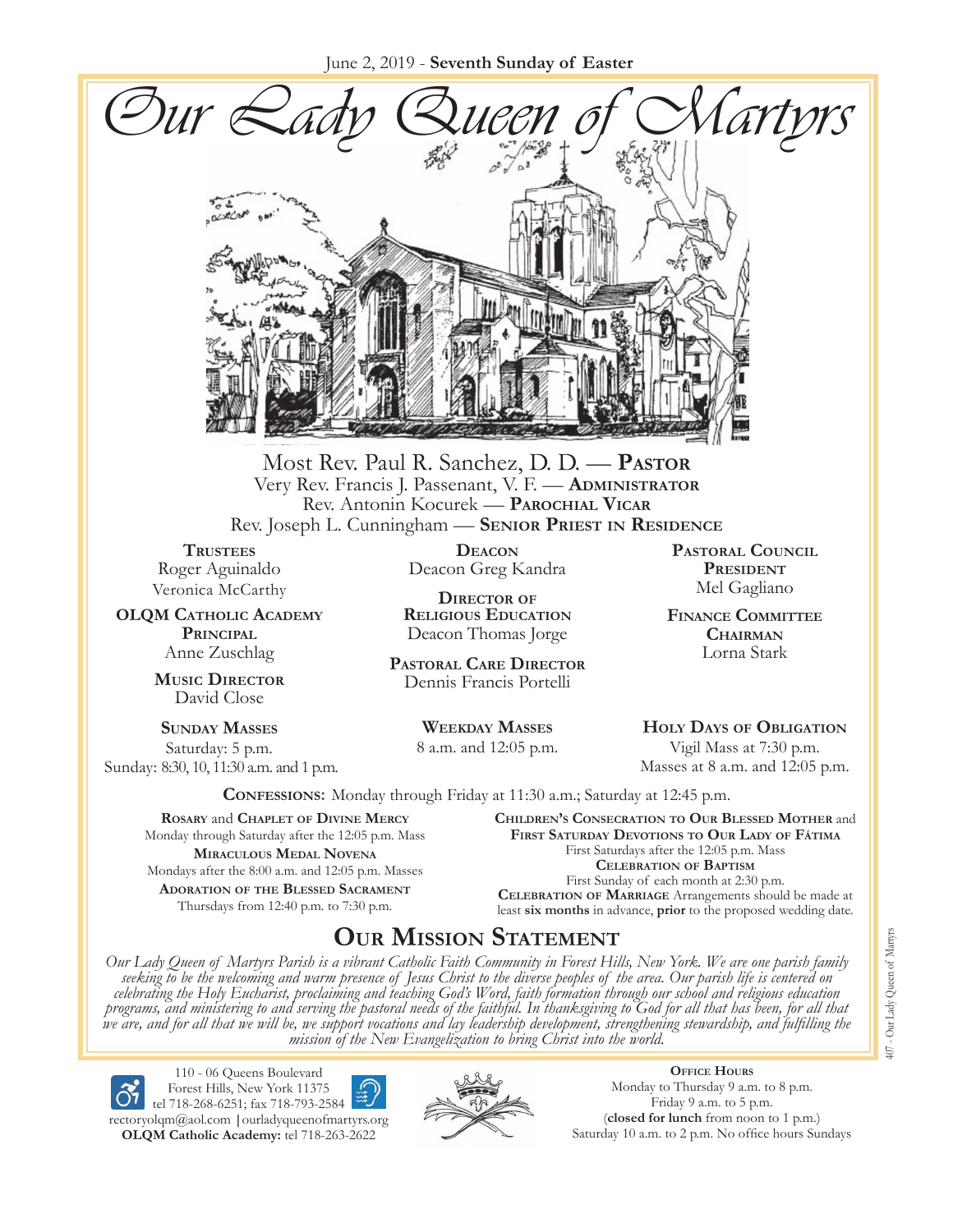# **Masses for the Week**

*Saturday, June 1* **Saint Justin 8 a.m.** Souls in Purgatory **12:05 p.m***.* Lynn Mazur Stauffer **5 p.m.** Nancy DeFeo

*Sunday, June 2* **10 a.m. Family Mass celebrated for the parishioners of Our Lady Queen of Martyrs**

*Children's Liturgy of the Word* 

*Monday, June 3* **Saint Charles Lwanga and Companions 8 a.m.** Lorraine L. Foley **12:05 p.m.** Alberto Pardo Farin

> *Tuesday, June 4* **8 a.m.** Joan Raineri **12:05 p.m***.* Daniel Hogan

*Wednesday, June 5* **Saint Boniface 8 a.m.** Frank Mancuso **12:05 p.m.** Theresa Maher

*Thursday, June 6* **Saint Norbert 8 a.m.** Margaret C. Clancy **12:05 p.m.** Joanne Ferolie

*Friday, June 7* **8 a.m.** Souls in Purgatory **12:05 p.m***.* Joseph A. Fabian

*Saturday, June 8* **8 a.m.** Natalie Jones **12:05 p.m***.* In honor of St. Anthony **5 p.m.** Helen and Clarence Weiscopf

# **Remember Our Sick**

Blanche Aeppli, Svetiana Abramova, Alexander Berardino, Mark Bradley, Luis Fernando Cardenas, Augustine Cisneros, Maria Comacho, Mary Ann Cornell, Irene Cucurella, Tracy Cuva, Joan Donnelly, Norman Doucette, Baby Luka Dudashvili, Lidia Flores, Daniel Garcia Sr., Anne Gorin, Stephanie Feldman, Alice Fromer, Gaye Fruscione, Pat Gmerek, Alex Guttierez, Ann Harding, Sean Harrison, Robert Heyer, René Hojilla, Henry Johnson, Lynne Keeley, Jacqueline Lisandrelli, Liz Maryon, Artur Mavashev, Louie Mavashev, Marina Mavashev, Veronica Nissan, Richard O'Keeffe, Connie Panaralla, Clara Patoff, Grace Plank, Maureen Piatt, Nancy Piotrowski, Veronica Pulanski, Nora Radocea, Scott Salbo, Dr. Anthony Sarro, Scaturro family, Steven Strumpf, Chris Townley, Maria Viesta, Gail Whelan, Brittany Zaita—**and all parishioners currently in nursing homes, hospitals or confined to their homes**

# **Main Events of the Week**

*Sunday, June 2*

**2:30 p.m.,** *church:* **Baptisms**

*Monday, June 3* **7 p.m.,** *rectory:*  **Bereavement Support Group meeting**

*Tuesday, June 4*

**7:30 p.m.,** *choir loft:* **Choir Rehearsal**

*Wednesday, June 5* **After the 12:05 p.m. Mass***, church:* **St. Anthony Novena Begins**

*Thursday, June 6* **After 12:05 p.m. Mass,** *church:*  **Exposition and Adoration of the Blessed Sacrament**

**7:30 p.m.** *church:* **Benediction**

**2:30 p.m.,** *nursing home:*  **Forest Hills Nursing Home Mass**

*Friday, June 7* **7:30 p.m.,** *rectory (enter through glass door off 72nd Road):* **Charismatic Prayer Group meeting**

> *Pentecost Sunday, June 9* **Confirmation Mass at 4 p.m.**

The **Sanctuary Lamp** is offered in thanksgiving to **St. Juan Diego**

# **Remember Our Deceased**

Catherine Herbert Baker Felicidad Cajigas Maria Aurora Cusido Msgr. Matthew Foley

Virginia Gordinez Florentina Martinez Deacon Jose L. Oviedo

#### **We pray for the men and women of our Armed Forces serving in the U.S. and abroad**

Eric Böhm, Sergio Borrero, Thaddeus Buenaventura, Ricardo Cantillo, Bobby DiTroia, Armando Fellin, Andrew Gonzalez, A. Jay James, William (Will) Klos, Michael Le Floch, Louis Mannino, Jean-Marc Moïse, Brian Quinn, Justin Pabse, Adam Rearick, Rodney Ross, McNeely Royal, Victoria Tissler-Bacca, Charles Torres, Jose J. Vaz, Mollie Rae Whitley, William **lives for our safety, including police, fire, corrections and military personnel.**

Youssef, Phillip Whitley, Jeff Zabala. **Please pray for all who risk their**<br>lives for our safety, including police, fire, corrections and military<br>personnel.<br>ailable if you have trouble hearing during Mass. Please visit th WELCOME! Sound-enhancing assistive listening device is available if you have trouble hearing during Mass. Please visit the sacristy for information. If a disability makes it difficult for you to fully participate at Mass or other activities of our parish, email our **Parish Advocate for Persons with Disabilities**, Karen Mongiello, at [disabilities.olqm@gmail.com](mailto:disabilities.olqm@gmail.com), to make your special needs known.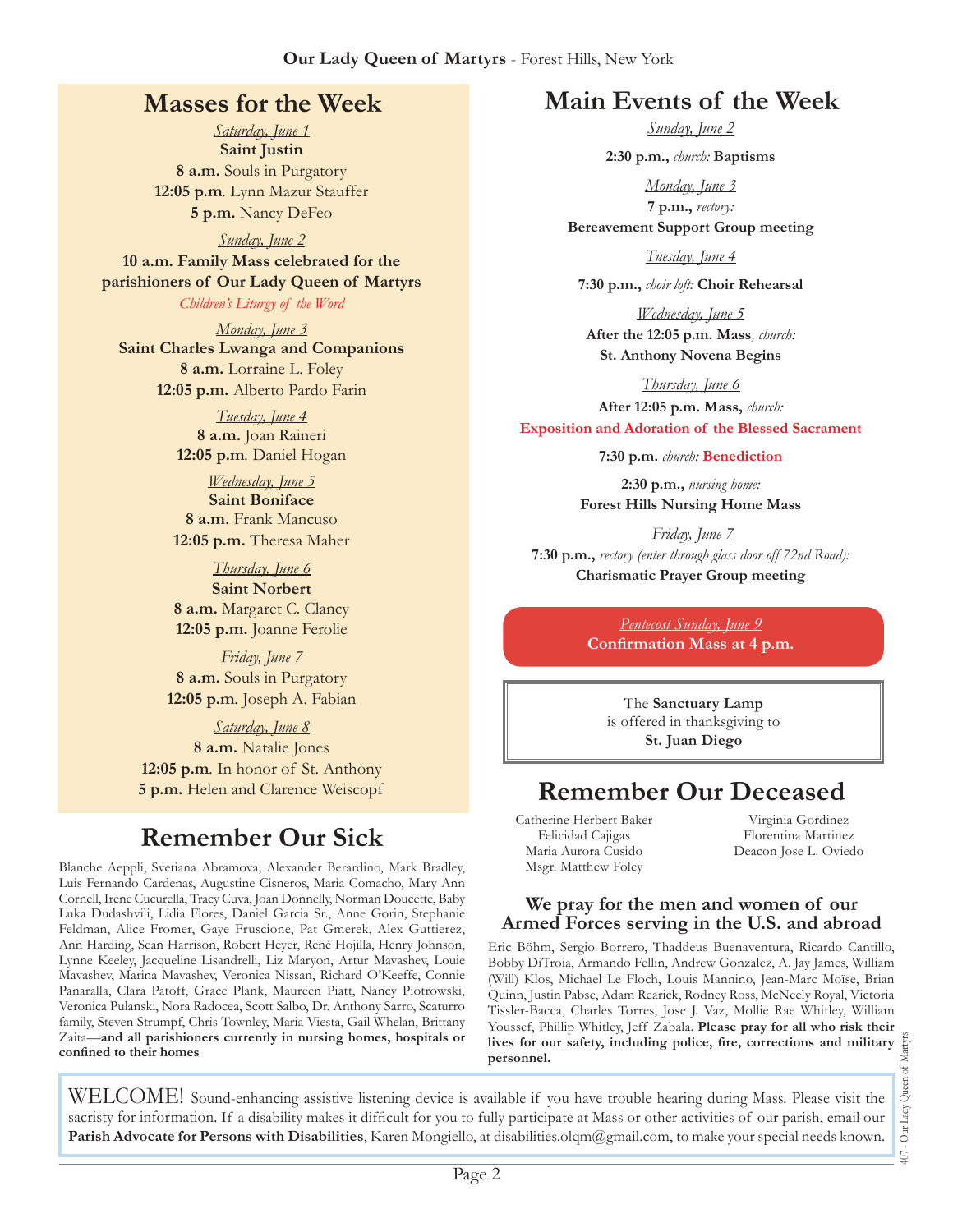# **Sunday Mass Assignments Order of Mass**

### SATURDAY, JUNE 1

*5 p.m.* 

*Celebrant:* Father Antonin *Lectors:* Helen Errera, Belinda Kotin *Leader of Song:* Jennifer Gliere *EMHCs:* Kathy Scapp, Mark Scapp, Yorke Mizelle

### **Sunday, June 2**

#### *8:30 a.m.*

*Celebrant:* Father Antonin *Lectors:* Alejandra Caycedo, Gina Warshaw *Leader of Song:* Jennifer Gliere *EMHCs:* Theresa Bryant, Richie Perl, Jack Butera

### *10 a.m.*

*Celebrant:* Bishop Sanchez *Lectors:* Celeste Zervas, Regina Faighes *Leader of Song:* Joe Annese *Children's Liturgy of the Word:* Carla Christian *EMHCs:* Gina Warshaw, Pat Abes, Margarita Forero

### *11:30 a.m.*

*Celebrant:* Father Cunningham *Lectors:* Irma Cruso, Johanna Fausto-DiDio *Leader of Song:* Paula Rocheleau Hernández *EMHCs:* Aracelly Torres, Lilia Penagos, Angela Damone

### *1 p.m.*

*Celebrant:* Father Passenant *Lectors:* Siobhain Kandra, Joanie Molina *Leader of Song:* Paula Rocheleau Hernández *EMHCs:* Bettyanne McDonough, Beth Barretto, Al Smith

*Members of the Altar Server Society at all Sunday Masses*

**Thank you to all those who serve as ushers**

# **Father's Day Mass Remembrances**

Father's Day is in two weeks. All Sunday Masses on the weekend of June 15/16 will be for the intentions of fathers, living and deceased, listed on the remembrance envelopes. Enroll your father, grandfather, or stepfather as your gift for Father's Day. Envelopes are available in church.

**Next Sunday:** The Festival of the Arts street fair will be held June 9th from 10 a.m. to 6 p.m. all along Austin Street. If you encounter any barricades at 72 Road & Queens Blvd, just tell the police officers that you are attending Church so you can enter our parking lot as usual on 72 Road.

**Seventh Sunday of Easter** *Cycle C—Choir Mass at 11:30 p.m.* 

**Entrance** *Missal #166—*"At the Lamb's High Feast"

**Mass Parts:** Mass of St. Peter and St. Paul *(Schiavone)*

**First Reading** *Missal pg. 167—*Acts of the Apostles 7:55-60

**Responsorial Psalm**—Missal pg. 167

**Second Reading** *Missal pg. 168—*Revelation 22:12-14, 16-17, 20

> **Gospel** *Missal pg. 168—*John 17:20-26

> > **Homily**

**OFFERTORY** "Salve Regina" *(S. P. Waddington)—Choir Missal* #604—"Come to the Water"

**Communion**

"The Lord Is My Light" *(H. W. Parker)—Choir* "Regina Caelia, Jubila" *(M. Praetorius)— Leader of Song Only Missal #339—*"One Bread, One Body"

### **Closing Hymn**

*Missal #724*—"Hail, Redeemer, King Divine"

# **Second Collections**

›› Today's second collection is for our parish copies of *The Tablet*. There is also an envelopment for Catholic Communications. ›› Sunday, June 9, the second collection will be for materials for our CCD and Religious Education programs. There is also an envelope for Father's Day remembrances

›› Please use the blue envelope at any time to contribute to the Parish Endowment Fund or, at our Parish Giving portal, select Blue Envelope from the pull-down menu. More at ourladyqueenofmartyrs.org/blue-envelope.

# **Sunday Mass Schedule Change Effective July 7, 2019**

**Saturday Vigil Mass**

**Sunday Masses**

**5 p.m.** *(unchanged)*

**9 a.m.** *(Family Mass with Children's Dismissal)*

**11:15 a.m.** 

**1 p.m.**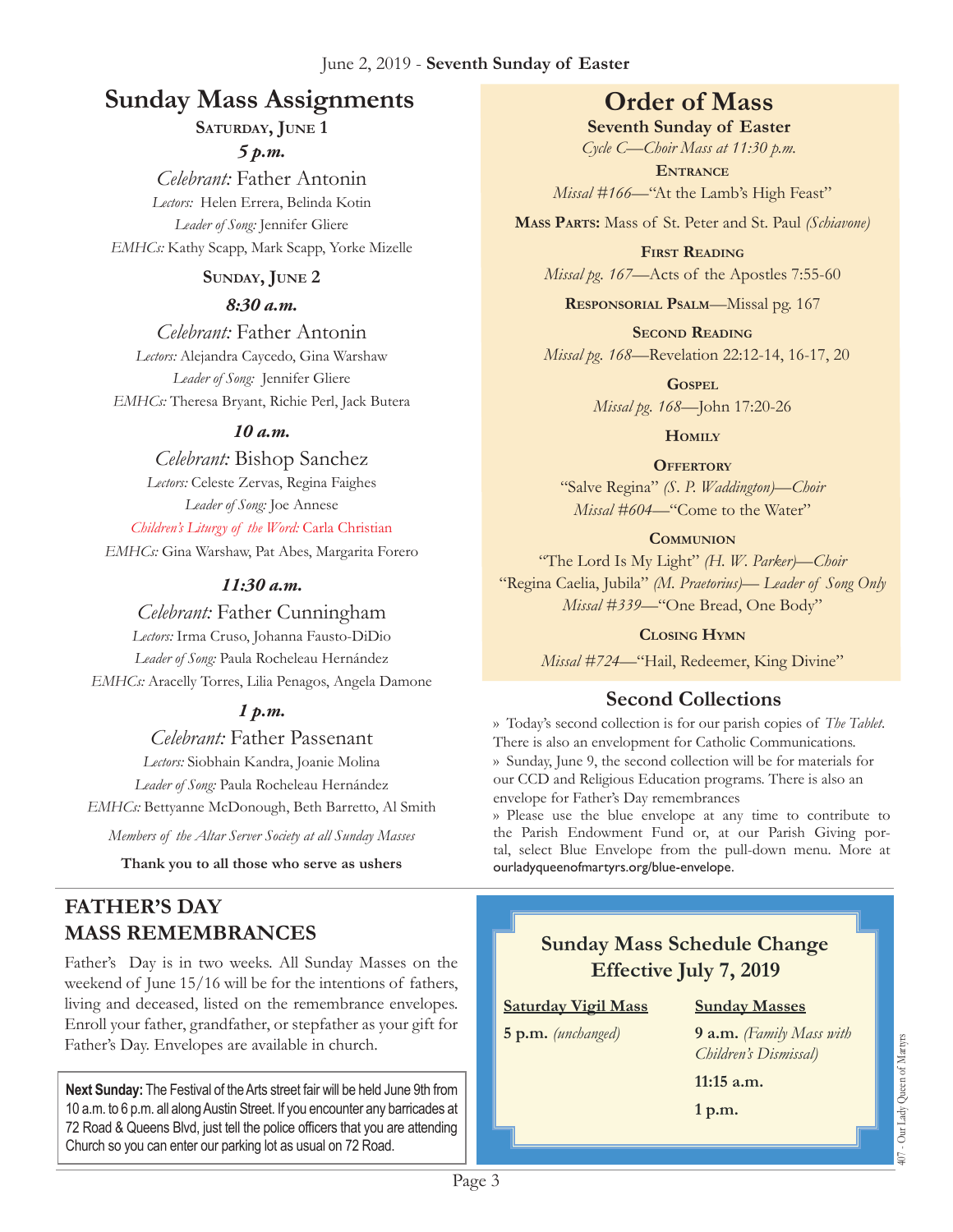# Recently at OLQM

# **Living Rosary for Mary's Month**

Thank you to all our faithful parishioners who joined us on the beautiful last Sunday of May to pray a Living Rosary. Our parish will hold another Living Rosary in October for the Month of the Rosary.

We also want to extend a thank-you to Fred Marks for recently tending to and repainting our outdoor garden statue of the Blessed Mother.





This diocesan appeal supports the daily work of the Catholic church throughout Brooklyn and Queens in ways no one parish can accomplish alone. Catholic Charities; Hospital, College, and Prison Chaplains; Diocesan Vocations Office; Catholic Migration Services; Office of Faith Formation; Futures in Education Scholarship Foundation—all these programs rely on our Annual Catholic Appeal support. If you have not yet made a gift or pledge, you are welcome to contribute.

**The Sacred Music Society Sweepstakes Winner is Josemarie deAsis (ticket #34). Congratulations!** 

# **Blue Army Pilgrimage**

The **OLQM Charismatic Prayer Group** invites all to join the pilgrimage to the Blue Army Shrine of Our Lady of Fatima in Washington, NJ. **July 13** (Saturday). Departure time: **8:30 a.m.** (sharp). Meet in front of the church at the corner of Ascan Avenue and Queens Blvd.

**\$45/person**. Please reserve your seats early! Contact any of the following prayer group members: Virgie Punto 917-770-0897 Cely de Borja 347-743-2304 Cecille Mendoza 347-453-4147 Marilyn Pagmanua 347-791-4398

FIRST COME, FIRST SERVED!



It's as easy as . . .

- 1. Using one of the special Annual Catholic Appeal gift envelopes you'll find near the church doors
- 2. Making a pledge from your phone by texting "ACA" to 917-336-1255
- 3. Donating online at:

#### **<www.catholicfoundationbq.org/annual>-catholic-appeal**

Reminder: Please do not use the Parish Giving service on our church website, which is solely for online giving to Our Lady Queen of Martyrs parish and does not count toward the diocese-wide appeal. Remain assured gifts to the ACA can only be used to support the Catholic service-oriented organizations listed. Thank you.

# **Bereavement Support Can Help**

Our support group meetings are always Monday evenings from **7 p.m. to 9 p.m**. in the rectory. Next meetings are **June 3 and June 17.** If interested, contact the rectory at 718-268-6251 or email Commissioned Lay Pastoral Leader Yorke Mizelle, at [ymizelle@nyc.rr.com.](mailto:ymizelle@nyc.rr.com)

# **CYO TRI-M Boys' Swim Team Tryouts**

**Monday June 3, from 6–7 p.m. at the Community House Pool** (15 Borage Pl., Forest Hills). Boys ages 5–13 who can swim the length of a 25-yard pool freestyle, in good form, may try out. Bring swimsuit, goggles, and towel. No previous swim team experience necessary. Swimmers of all religious affiliations and nonparochial students are welcomed but must reside in or have connections to schools in the neighborhoods surrounding Our Lady of Mercy or Our Lady Queens of Martyrs in Forest Hills (i.e., Rego Park, Middle Village, Glendale, Ridgewood, Elmhurst, Kew Gardens, Briarwood, Woodhaven, Richmond Hill). Contact Head Coach Mary Leong at 718-793-4082 for more information.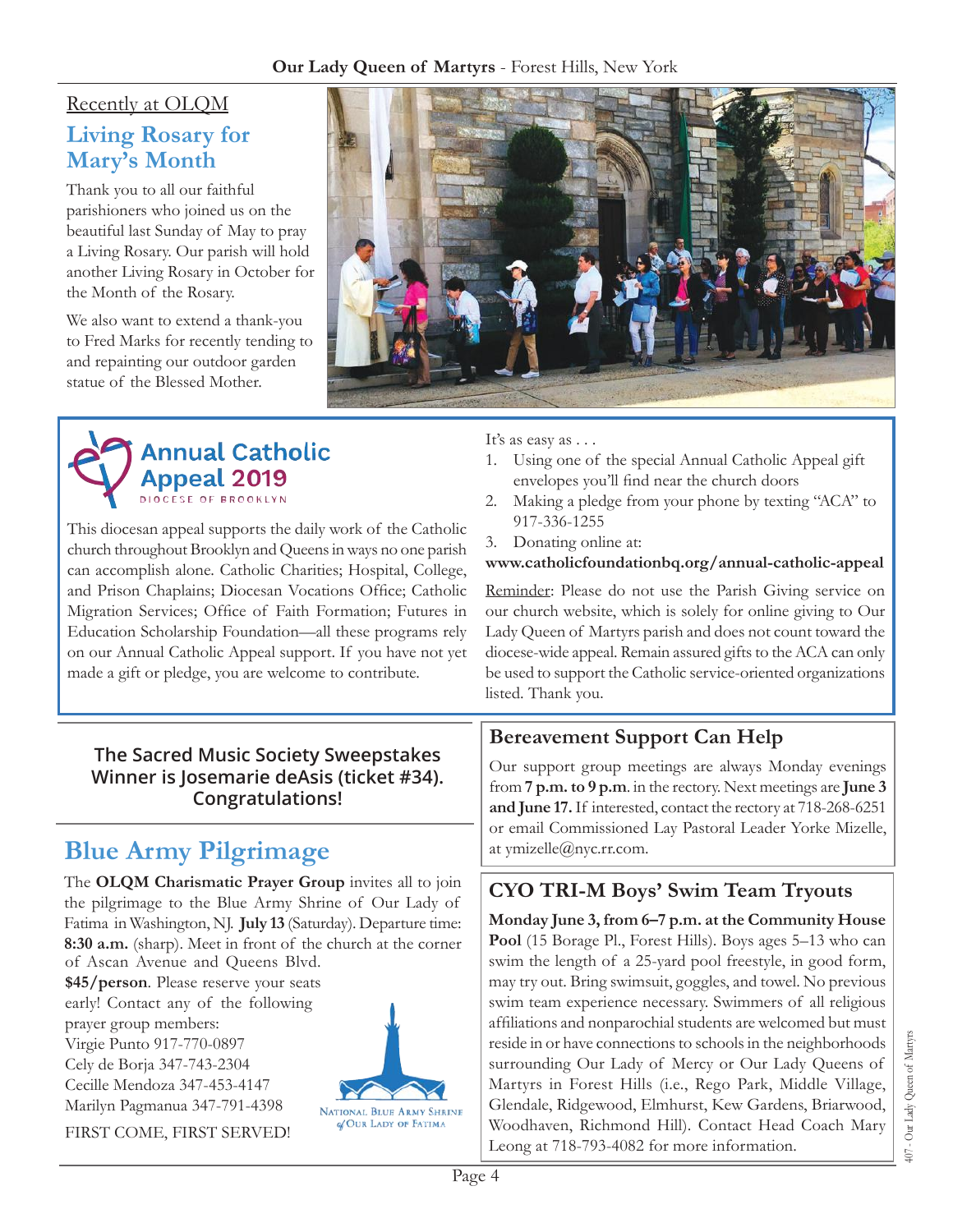# St. Anthony Novena June 5–13

St. Anthony was a Franciscan preacher, instructor, and Doctor of the Church whose life, while short, had such great impact that he was canonized as a saint only a year after his death by Pope Gregory IX in 1232. He is invoked as a patron saint of the poor, travelers and, most famously, those looking for lost items.

Beginning Wednesday, June 5th, we'll pray a novena to Saint Anthony at the 12:05 p.m. daily Mass. On Sunday, June 9th, the novena time is after the 11:30 a.m. Mass. At the conclusion of the novena on the Feast Day of St. Anthony—June 13th we'll distribute St. Anthony Bread. The blessed bread is a traditional offering made to those in need, in thanksgiving to God for blessings received through our prayers to St. Anthony.

All are welcome!

Saint Anthony, preacher Saint Anthony, humble Saint Anthony, pray for us!



### **Weekly Collections**

|                                           | May 19                     | May 26                    |
|-------------------------------------------|----------------------------|---------------------------|
| Candle Offerings                          | 2,559.00                   | 1,606.00                  |
| 1st Collection                            | 10,077.00                  | 8,472.20                  |
| 2nd Collection                            | 3,883.00<br>Summer repairs | 2,651.71<br>Pastoral Care |
| Online Parish Giving<br>Mail In           | 1,125.00<br>225.00         | 1,170.00<br>225.00        |
| <b>TOTAL</b>                              | 17,869.00                  | 14,124.91                 |
| Weekly Income Needs*<br>Surplus/(Deficit) | 21,250.00<br>(3,381.00)    | 21,250.00<br>(7, 125.09)  |

\* Amount needed weekly to meet church expenses. Figures are unaudited.

Please remember the Roman Catholic Church of Our Lady Queen of Martyrs in your will and estate planning. Contact Bishop Sanchez or Father Passenant at 718-268-6251.

# **RCIA Invitation Rite of Catholic Initiation for Adults**

RCIA is a journey of faith through the sacraments of Baptism, Eucharist, and Confirmation for those age 18 and older. This ministry helps us to grow our Catholic family year after year. If you know someone who desires to become a Catholic, this program of welcome, prayer, and reflection will help them take the next step. RCIA is also for baptized Catholics needing to complete First Communion or Confirmation. It is our privilege to help you become fully initiated into the Catholic Church.

Please contact Veronica McCarthy at olqmrcia[@gmail.com](mailto:rectoryolqm@aol.com) or call 718-268-6251, ext. 27, if you have questions and want more information about RCIA.

### **How the Good News Spreads**

Today we are taking a special collection for our parish copies of *The Tablet*—the popular diocesan newspaper and for children's dismissal materials. The separate Catholic Communication Campaign will help our diocese, too, because 50% of funds collected are designated for local communications projects; the rest goes to the U.S. Bishops' National Office of Communications, which makes grants for sharing the Gospel message through TV, radio, internet, and social media in developing countries, where the Church is growing but lacking in resources. Please be generous.



**By Email** Rectory Office: **rectoryolqm@aol.com**

Pastor's Office: pastorolqm@aol.com Administrator's Office: admn.olqm@yahoo.com Bulletin Subjects: olqmcomm@aol.com OLQM Catholic Academy info@olqmca.org Pastoral Care Office: dfport@gmail.com Religious Education Office: olqmreled@gmail.com RCIA Office: olqmrcia@gmail.com Deacon Greg Kandra: dcngreg@gmail.com Disabilities Advocate: [disabilities.olqm@gmail.com](mailto:disabilities.olqm@gmail.com) Catholic Communication Campaign CONNECT WITH CHRIST

# **Contact Us**

**By Telephone** Rectory Office: **718-268-6251 Emergency** (last rites) 718-810-9788 (*after office hours)* OLQM Catholic Academy: 718-263-2622 Religious Education Office: 718-263-0907 OLQM Charity Outreach:

718-268-6251, ext. 43

#### **Online**

www.ourladyqueenofmartyrs.org Facebook, Twitter and Instagram: @OLQMChurch OLQM Catholic Academy:

www.olqmca.org